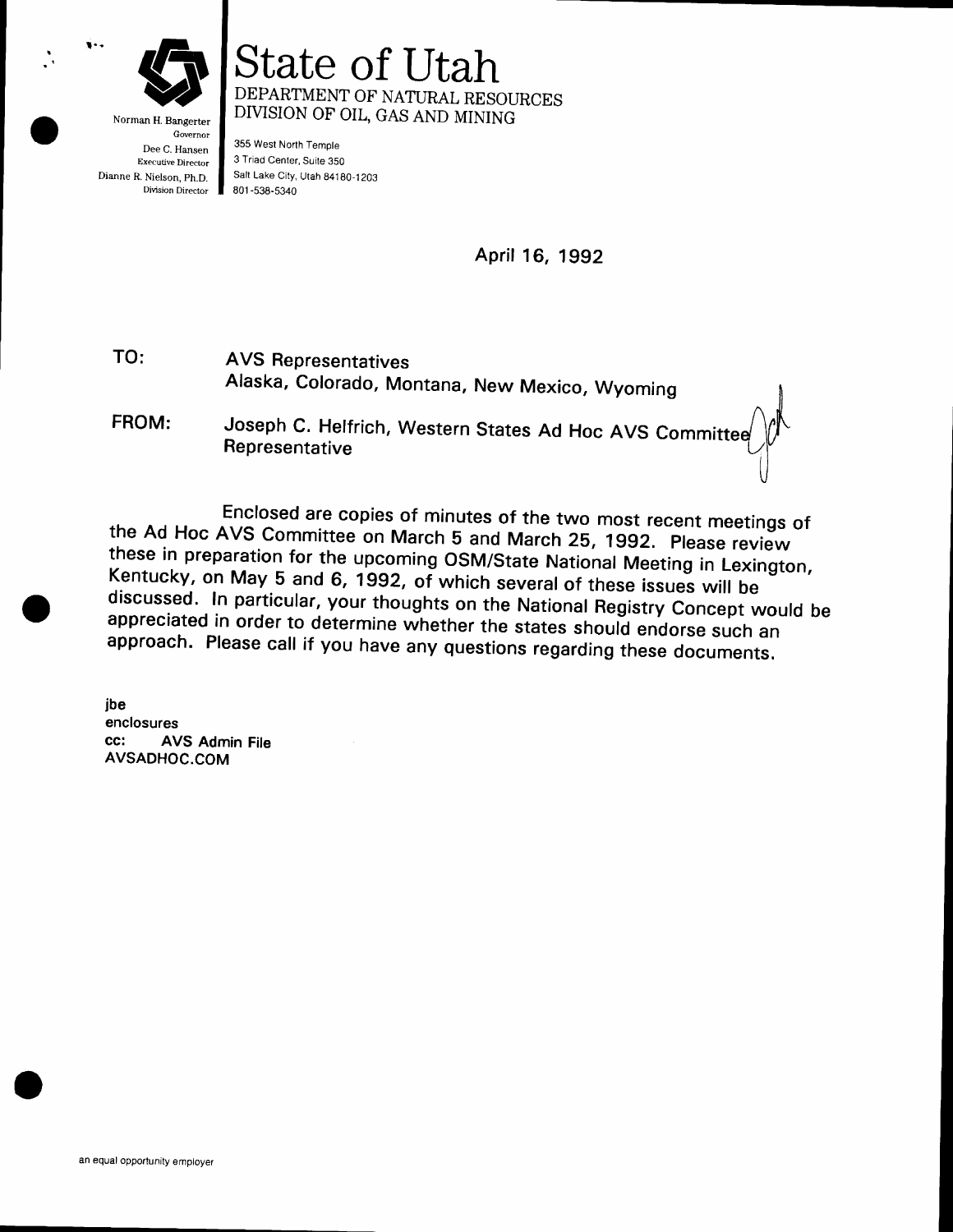Mr. Sam Dunaway, Acting Director Mr. Brian McMillan Alaska Department of Natural Resources P.O. Box 107OlG Anchordge, Alaska 99510-7016

Mr. Mike Long, Director Ms. Susan Morrison Ms. Erica Crosby colorado Department of Natural Resources Mined Lands Reclamation Division Centennial Building, Room Z1S 1313 Sherman Street Denver, Colorado BO2O3

Mr. Dennis B. Casey, Commissioner Mr. Scott Frickle Montana Department of State Lands Capitol Station 1625 Eleventh Avenue Helena, Montana 59620

Ms. Rhea Graham, Director Mr. Robert Russell Ms. Joanna Gonzales New Mexico Department of Energy, Minerals and Natural Resources Division of Mining and Minerals 2O4O South Pacheco Street Santa Fe, New Mexico 87505

Mr. Roger Shaffer, Administrator Ms. Pat Jordan Wyoming Department of Environmental Quality Herschler Building, 4th Floor West 122 West 25th Street Cheyenne, Wyoming 82002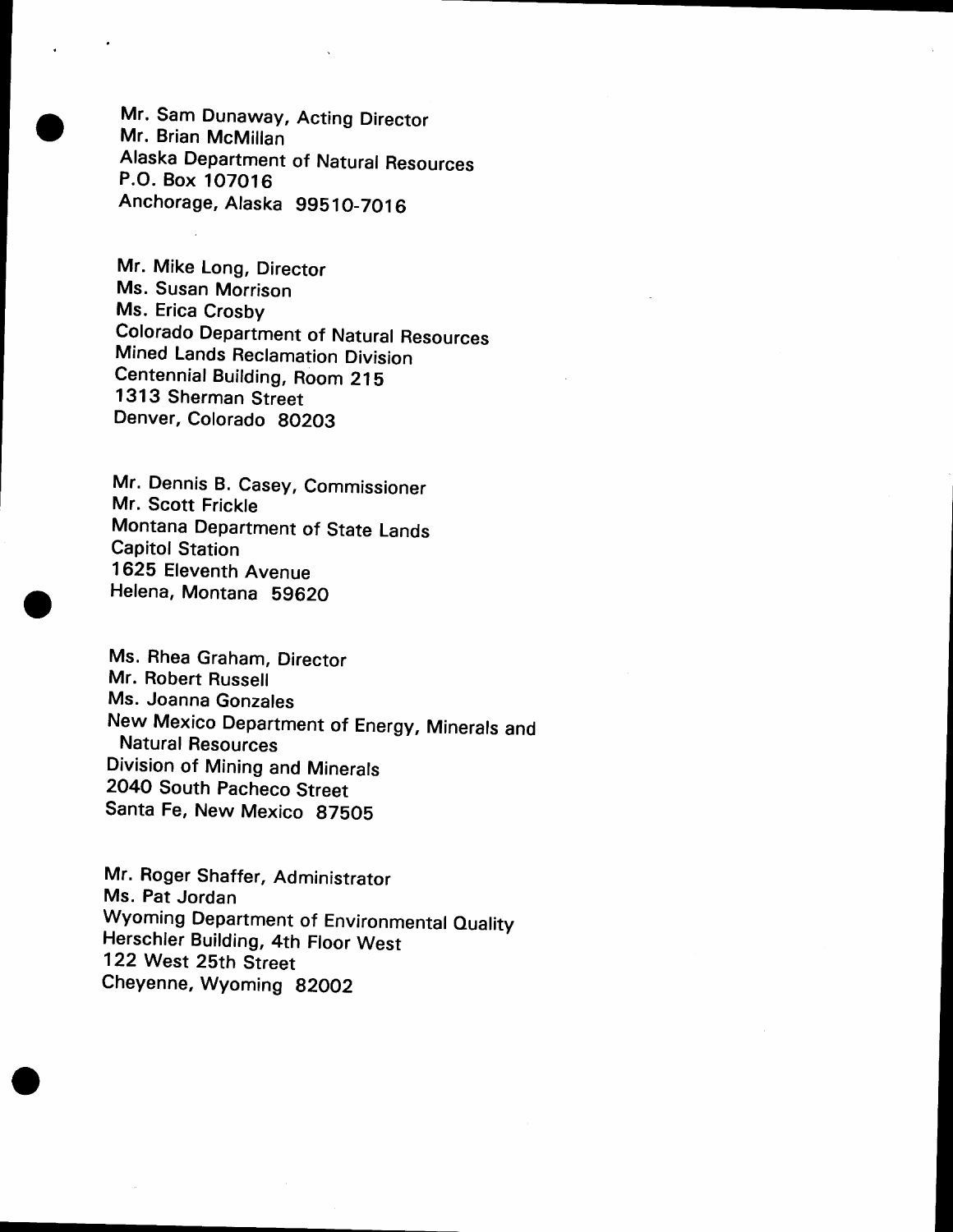# **MINUTES** Ad Hoc AVS Committee<br>March 5, 1992 - 9:00 A.M.

### Radisson Park Terrace Hotel - Washington, D.C.

Radisson Park A meeting of the Ad Hoc AVS Committee was held on March 5, 1992 at the A meeting of the Ad Hoc AVS Committee was held on March 5, 1992 at the Radisson Park Terrace Hotel in Washington, D.C. The meeting commenced at 9:00 a.m. A copy of the agenda and a list of attendees are attached.

# I. Discussion of Draft Permit Application Information Format

The states noted that they have completed a draft permit application information the outstanding format but are still revising the draft to account for state comments. Furthermore, given<br>the outstanding issues concerning operation of AVS and implementation of the AVS are outstanding issues concerning operation of AVS and implementation of the AVS<br>settlement agreement (many of which would be discussed later in the manifold of noted their hesitancy of which would be discussed later in the meeting), the states a fashion that would noted their hesitancy in moving forward with the draft until these issues were resolved in<br>a fashion that would dictate whether any further adjustments to the draft format were in<br>order.

# II. Discussion of Potential Rulemaking to Clarify Various AVS Issues

address several Annetta Cheek briefed the committee on a draft proposed rule that is intended to<br>s several issues associated with the invalue of the second proposed rule that is intended to underlying eral issues associated with the implementation of AVS and with OSM's<br>rules. Among the areas addressed in the rule are "deemed" v. "presumed" owners and controllers; transfer, sale or assignment of permit rights; successors in interest; change of operators; and permit application information. Following Ms Cheek's overview, interest; change of operators; and permit application information. Following Ms Cheek's overview, the committee discussed various portions of the draft proposal in some detail.<br>The committee agreed to meet again on March 2 pursue discussion The committee agreed to meet again on March 25 in Herndon at the IMCC's offices to The committee agreed to meet again on March 25 in Herndon at the IMCC's offices to pursue discussion of the draft proposal as well as other associated issues raised in connection with the proposal including the definition connection with the proposal including the definition of "operator" and "permittee" for purposes of AVS.

## III. Discussion of National Licensing System Concept

The state representatives suggested that it might be worth considering a different presented the idea of a national licensing or certification system whereby OSM would act<br>as the primary repository for all ownership and such his setting whereby OSM would act mechanism for gathering, screening and verifying ownership and control data. The states as the primary repository for all ownership and control information and would issue certiflrcations as the primary repository for all ownership and control information and would accertifications to permittees that the ownership and control information and would issue<br>was accurate and complete. OSM would be responsible fo rebuttals of presumptions and for verification of information. The states would assist OSM by updating any new information that they receive during the permitting process was accurate and complete. OSM would be responsible for all links, for resolving<br>rebuttals of presumptions and for verification of information. The states would assist<br>OSM by updating any new information that they receive aspects of the system and its impacts upon the existing AVS. OSM agreed to consider information as part of their inspection responsibilities. Discussion ensued about various this concept further and the committee will discuss it again at the March 25 meeting.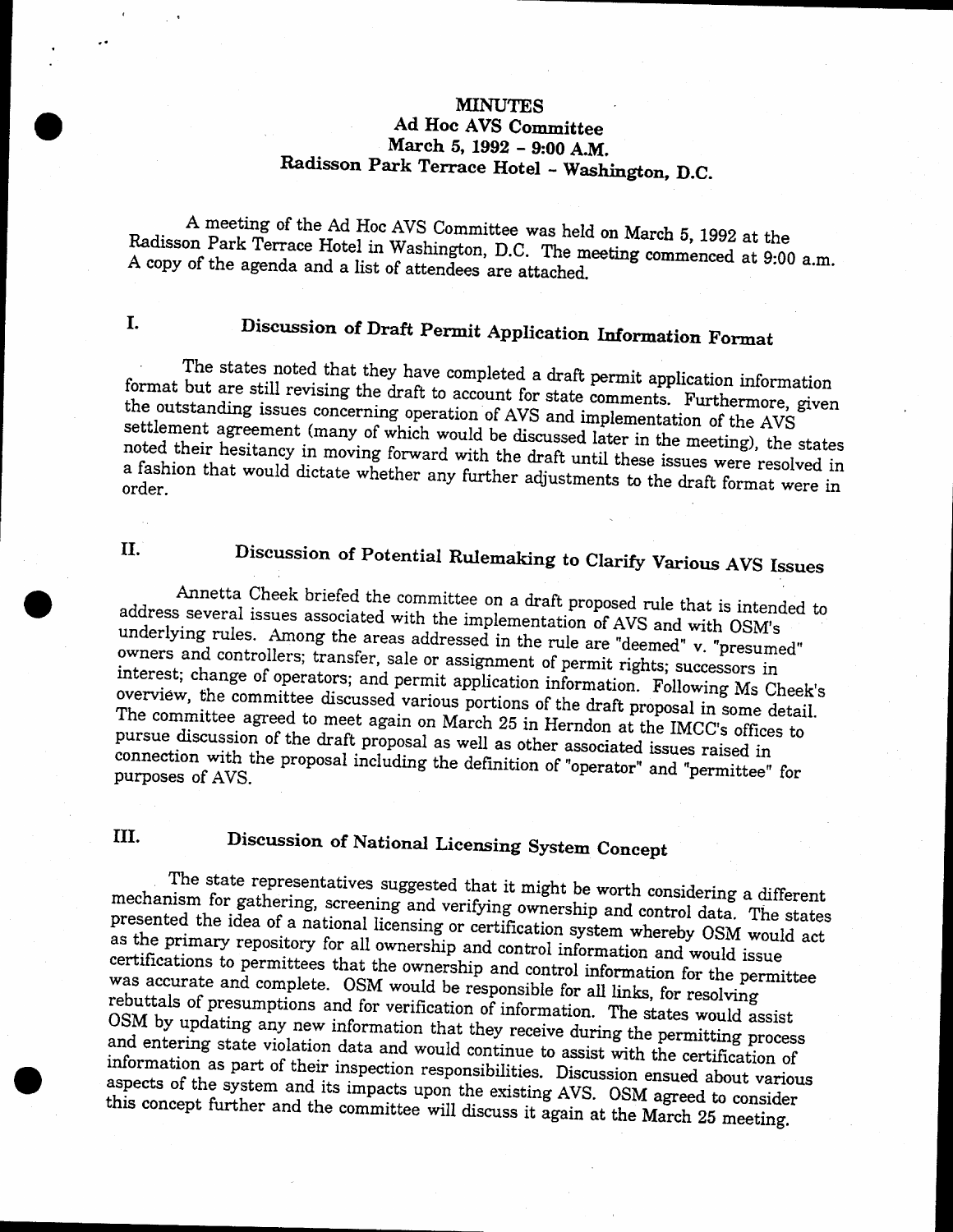#### fV. AVS Oversight

Larry Grasch of OSM's AVS office in Lexington briefed attendees on a draft oversight document that is intended to be used during the annual state program evalua- $\overline{OSM}$  to revise the document with those concerns in mind. Mr. Grasch stated that he had requested a number of concerns from  $\overline{OSM}$  to  $\mathcal{C}$ tion process. The states presented a list of concerns with the document and requested received a number of concerns from OSM staff as well and that he would be revising the<br>document to take all of the comments integral in the set of the series of document opportunity to take all of the comments into consideration. The states requested an to review the revised document and OSM assented to this request. ai

One suggestion offered by the states on the document was to remove the "manage-ment" type portions of the document and put them into a separate, guidance type of document could be treated in this way, which would reduce the document to a more<br>reasonable level of oversight. document for use by program managers. The states noted that significant segments of the reasonable level of oversight.

## V, Update on AVS Settlement Agreement Negotiations

Harvey Blank of the Solicitor's Office presented an update of recent negotiations between the Interior Department and the environmental plaintiffs in the AVS settlement agreement proceeding  $(SOCM v. Lujan)$  concerning efforts procedures Among the issues being discussed are the termination date, data requirements, certain<br>procedures under the agreement, use of the NWF data, removal of footnote 4 regarding<br>"dualing computers", and a new approach to violatio negotiations. The states also requested an opportunity to review the amended settlement<br>agreement to the extent that OSM believed it contained innect. rdualing computers", and a new approach to violations. The states raised concerns<br>regarding use of EIA and MSHA data bases and urged OSM to discuss this as part of the agreement to the extent that OSM believed it contained impacts on state AVS responsi-<br>bilities. r

#### VI. AVS Funding Update

noted that all FY 1991 moneys must be obligated (even if not expended) by March 30,<br>1992. FY 1992 moneys must be applied for the strategy of the expended) by March 30, Russ Frum discussed state expenditures of FY 1991 and 1992 AVS moneys. He 1992. FY 1992 moneys must be applied for by and have a performance period starting<br>date of Sentember 30, 1992 date of September 30, 1992 -- even though the state could take up to a year (i.e. until september date of September 30, 1992 -- even though the state could take up to a year (i.e. until<br>September 30, 1993) to obligate the funds. Beginning in Fiscal Year 1993, states will<br>receive only 50% funding of their AVS responsibi

### VII. Unpermitted Violators -- How to Capture on AVS

he OSM noted that it is changing AVS so that if a violator without a permit is found,<br>he can be identified with an entity number and entered into AVS. This will be effective<br>for SMCRA violations only. OSM will communicate thi

 $\boldsymbol{2}$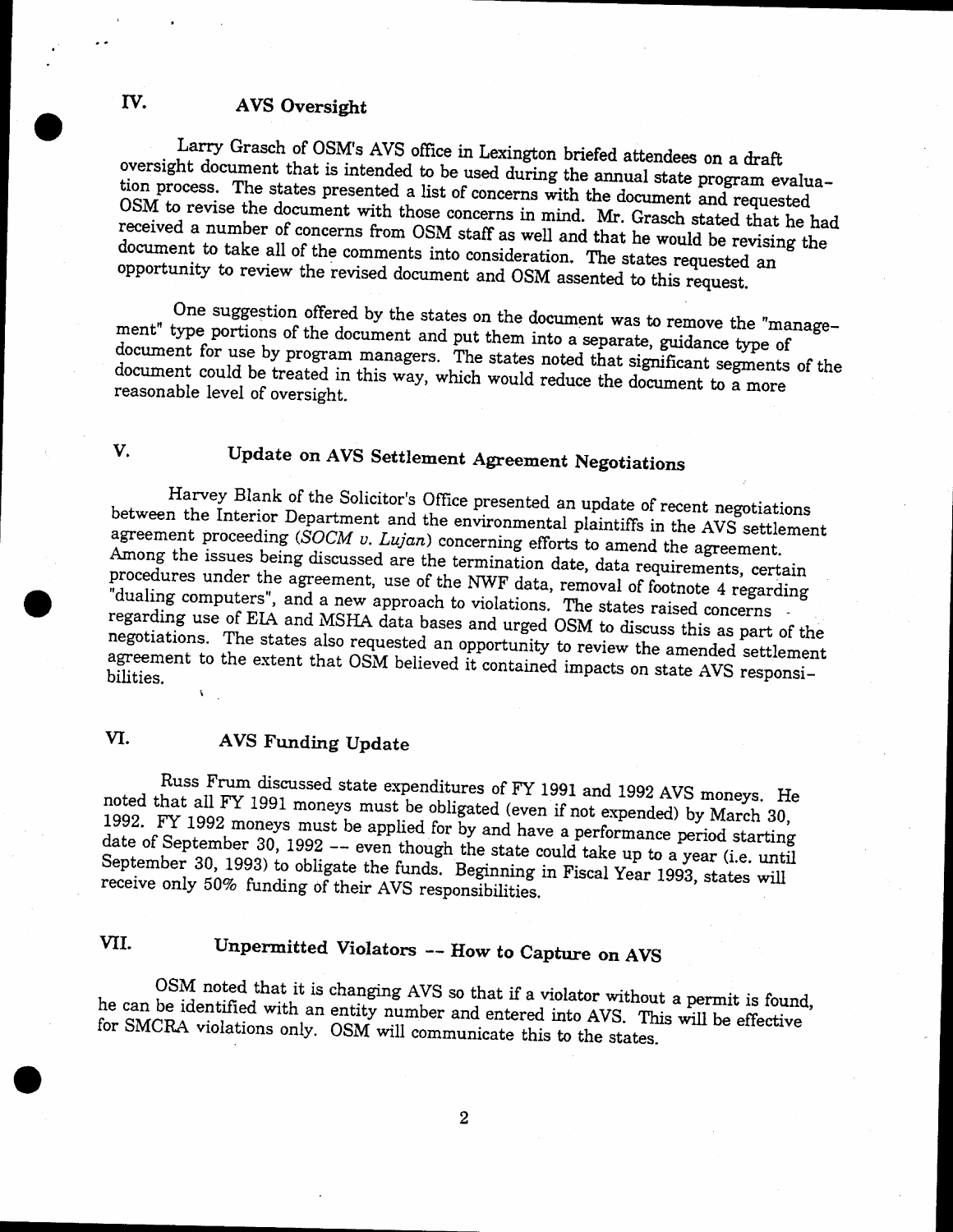#### VIII. Use of EIA and MSHA Data

The states noted their concern and viewpoint that the EIA and MSHA data bases<br>are of relatively little value to them. The EIA data is useless with MSTA data bases and is seldom relatively little value to them. The EIA data is useless and the MSHA data is stale<br>seldom undated according to the states. The state is the MSHA data is stale requirement in the settlement agreement to use these data bases. OSM noted that footnote 2 of the agreement allows them to propose the deletion of these two data bases. data base as part noted that the most that should be stated is an optional check of the MSHA s part of the permit review process.

#### IX. Information from OSM-1 Form in AVS

Avs and that The states noted that they are beginning to see mineral owners showing up on The states noted that they are beginning to see mineral owners showing up on AVS and that they were under the impression that this information (from the OSM-l norm) would not be loaded onto AVS, OSM stated that OSM-1 Form Form) would not be loaded onto AVS. OSM stated that OSM-1 Form information is being loaded into AVS and that AVS will link these mineral owners to violators as "(b)(6)" owners or controllers. The states cautioned OSM about the use of mineral owner organizational family trees (OFT's) and what the implications of this may be for the states<br>in the future. OSM indicated that mineral security is in this may be for the states information, particularly with regard to where mineral owners are showing up in in the future. OSM indicated that mineral owners will be in AVS but will not be used for blocking purposes in the future. OSM indicated that mineral owners will be in AVS but will not be used for blocking purposes because they will not be part of OFT's  $-$  they will only be part of the permit information. OSM stated that this send out a written communication on this matter.  $\overline{O}$  OSM stated that this is required by the AML Act of 1990. OSM will communication on this matter.

# X. Recent Data Inaccuracies, Deficiencies and Discrepancies

The state AVS users raised a number of operational and data concerns associated<br>with AVS including significant system down times, the appearance of new option screens without any information on what they are and continuing problems with multiple entries for the same name.

agency is converting from the USGS Amdahl computer to a new system operated by Data<br>General. It will be housed in Lavington, Kapturk, and the system operated by Data  $\text{OSM}$  noted that it will be switching computer systems in the next year. The is converting from the USCS Apple 11 General. It will be housed in Lexington, Kentucky where the majority of the AVS office<br>will soon be located. will soon be located.

The committee agreed to meet again on March 25 in Herndon, Virginia at the IMCC office complex to continue discussions on several of the above issues.

There being no further business, the meeting adjourned at 3:00 p.m.

3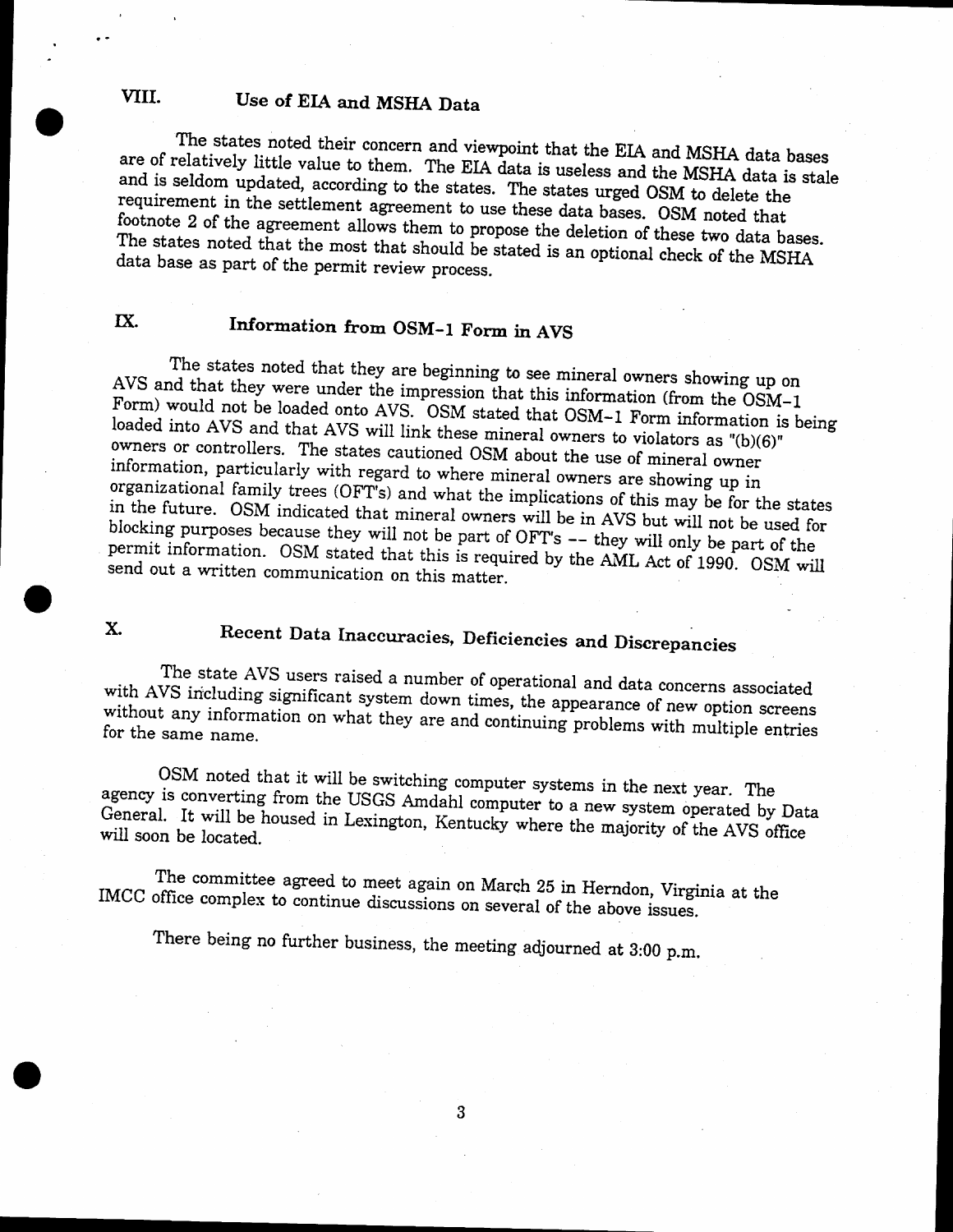#### **AGENDA**

Ad Hoc AVS Committee Thursday, March 5, 1992 - 9:00 A.M. Radisson Park Terrace Hotel - Washington, D.C.

I. Discussion of Draft Permit Application Information Format II. Discussion of National Licensing System Concept Discussion of Potential Rulemaking to Clarify III. Various AVS Issues Transfer, Sale, Assignment of Permit Rights Change of Operators, Definitions of "Permittee" and "Operator" Limitation on Percentage of Ownership for AVS Purposes Status of AVS Oversight Activity  $\sqrt{IV}$ . Directive INE-32 Draft AVS Oversight Guidance Document V. Update on AVS Settlement Agreement Negotiations VI. Update on AVS Funding Unpermitted Violators -- How to Capture on VII. AVS? VIII. Use of EIA and MSHA Data -- Purpose and Value IX. Recent Date Inaccuracies, Deficiencies and Discrepancies X. Information from OSM-1 Form in AVS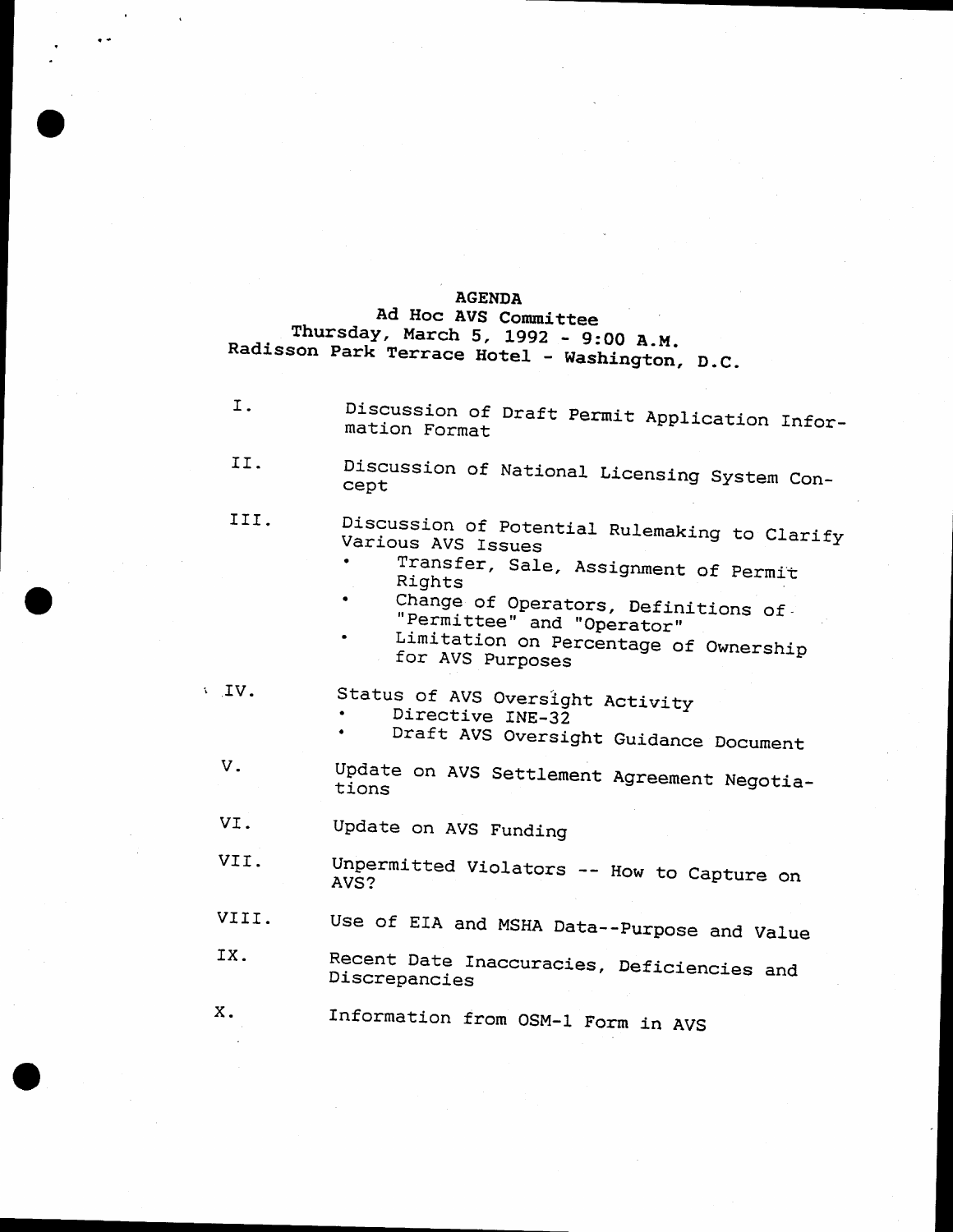#### MINUTES Ad Hoc AVS Committee<br>March 25, 1992 - Herndon, Virginia

25, 1992 at A meeting of the Ad Hoc AVS Committee took place on March A meeting of the Ad Hoc AVS Committee took place on March<br>25, 1992 at the Sugar Oak Office Complex (IMCC's offices) in<br>Herndon, Virginia. A list of attendees is attached.

sion of several AVS issues between the committee and Tom Galloway<br>and Cathy Carlson of National Wildlife Federation . The famous way The first portion of the meeting was dedicated to a discus-<br>Of several AVS issues between the committee and T. 1996 and suchy carrson or national Wildlife Federation. The focus<br>the discussion was on ways to address some of the states' con-<br>cerns associated with the implementation and Cathy Carlson of National Wildlife Federation. The focus of The decoussion was on ways to address some of the states' corns associated with the implementation of the AVS and the<br>underlying rules. Among the tonics addressed www.... underlying rules. Among the topics addressed were: the definition of "owns and controls" in OSM's rules (particularly with respect to the 10% ownership rule); the concepts of "operators" and "contractors" for AVS blocking to the transfer, sale, and assignment of permit rights; the reliability and effectiveness of AVS data and databases (especially the EIA and MSHA databases); and the proposed removal of<br>the presumption of abatement for outstanding notices of viola-<br>tion. Although no formal agreements were reached on these of pecially the EIA and MSHA databases); and the proposed removal of<br>the presumption of abatement for outstanding notices of viola-<br>tion. Although no formal agreements were reached as () issues, the participants identified several potential routes of

the SOCM settlement agreement, the concept of a national certif.<br>Cation system for ownership and control data, we as date of The participants also discussed the proposed amendments to<br>OCM settlement agreement, the concent of a national such the Journ Bystem for ownership and control data, use of data from<br>the revised OSM-1 Form, and potential use of data from the NWF<br>computer system. omont agreement, the concept of a national certi<br>for ownership and control data, use of data from

Toffer and Ms Carlson departed and<br>the committee pursued further discussion on several of the issues<br>raised during the morning session, as follows: Following lunch' Mr- Galloway and Ms carlson departed and raised during the morning session, as follows:<br>• Definition of "owns or controls" - OSM agreed to

- pursue Definition of "owns or controls" - OSM agreed to<br>pursue the possibility of limiting the 10% owner-<br>ship provision of this rule (the "dilution" prin-<br>ciple) so as to reduce the information burden ciple) so as to reduce the information burden<br>associated with AVS. OSM will discuss this issue<br>with the Solicitor's office and will attempt to<br>incorporate a proposal on dilution in Annetta's<br>draft proposed rule. incorporate a proposal on dilution in Annetta's
- · Definition<br>
the faller the following definition: "any person not a wage<br>employee of the permittee who removes coal". OSM<br>will attempt to address this issue in Annetta's need evectory to address this issue in Annetta'<br>draft rule – either in rule language or in the<br>preamble.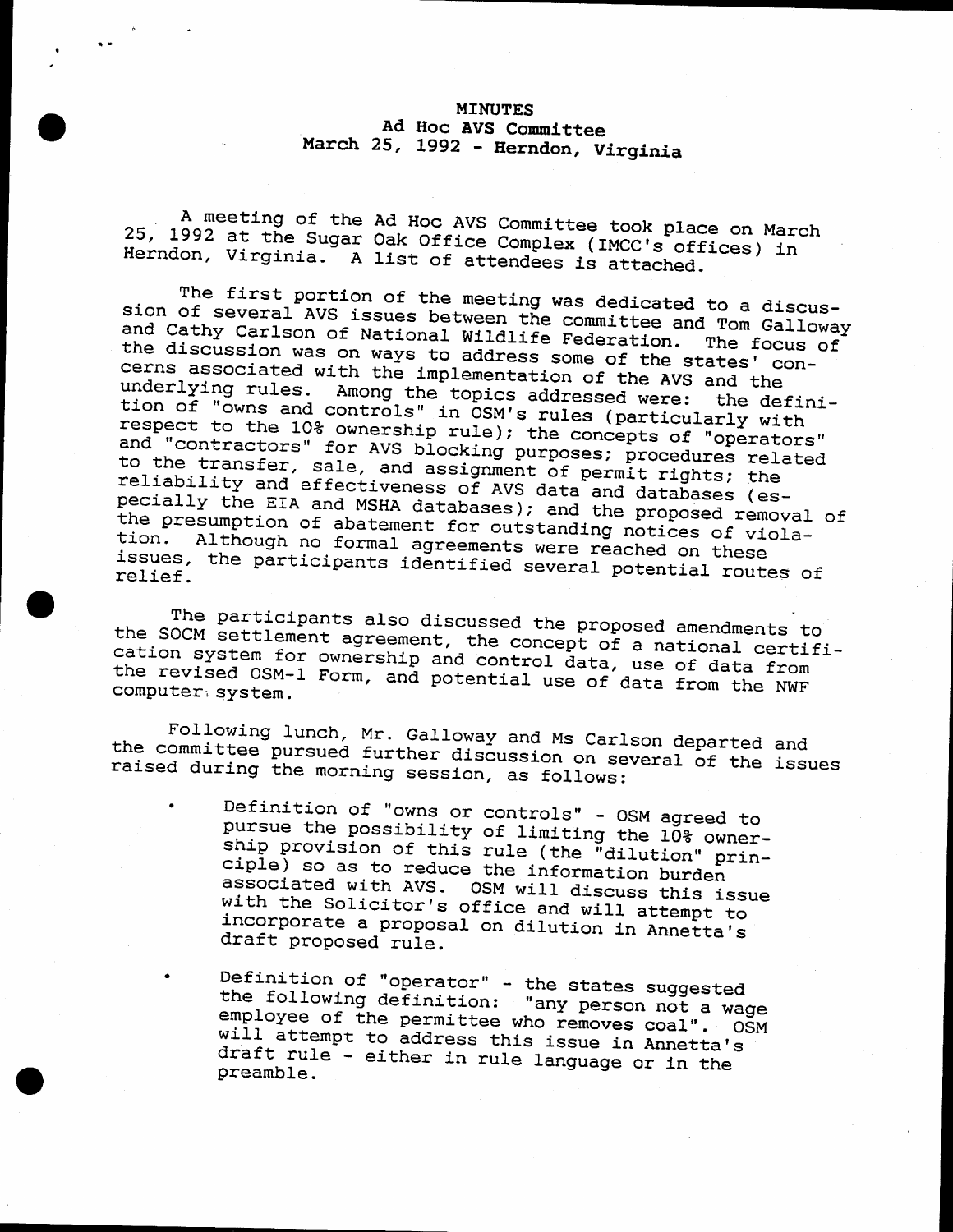"Transfer, sale, assignment of permit rights" there was a suggestion that the various transactions encompassed by this definition be separated for purposes of defining when public notice and  $510(c)$  checks are required prior to approval of the TSA, when required after the fact, or when not required at all. The various transactions at issue include: 1) full blown sale of a permit where a change in the actual permittee occurs; 2) sale of a permittee with no permittee name change; 3) sale of a permittee with a change in name;  $4)$ change of operator but permittee remains the same; and 5) change in officers and directors. concern is which of these transactions can take place pending review of the TSA. Another concern is the need for a mechanism to handle those situations 1) where a regulatory authority discovers an ineligible applicant and 2) where a new operator is found on a site and the operator has an outstanding violation. There was a sense that permit transfers should be separated from operator changes in terms of procedures. OSM agreed to incorporate as many of these concerns as possible into Annetta's draft proposed rule.

National Certification System - Annetta distributed a draft executive summary of the national certification or "registry" concept for discussion (copy attached) which was based on a meeting between Greg, Annetta and Russ following the IMCC winter meeting and the March 5 Ad Hoc Committee Although there was agreement that the meeting. draft summary did a good job of capturing the idea, there remains considerable skepticism by some states about the advisability of moving forward with such an approach, particularly from a primacy perspective. There is special concern in the area of permitting authority in terms of where and how states regain responsibility under such a certification system for purposes of deciding whether to issue a permit. Given the serious concerns raised by the states, there was agreement to table further action on this concept until after the national meeting in Lexington, at which time all of the states would discuss this concept in greater detail.

The committee agreed to meet again on May 4 in Lexington in conjunction with the national meeting if necessary.

There being no further business, the meeting adjourned at  $3:15 p.m.$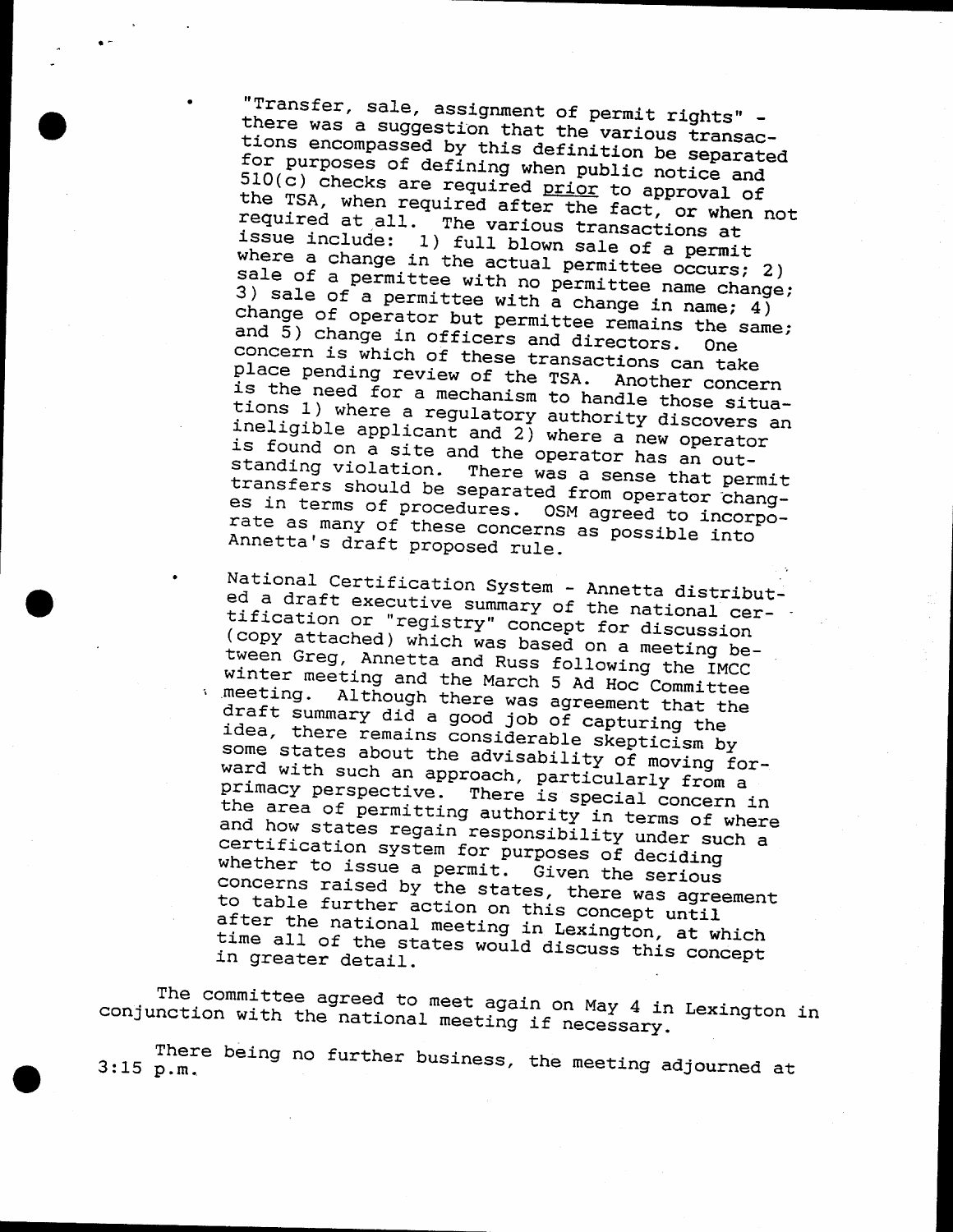$10:11$ 

63450495

Fim Cheek

# **TAARD**

#### NATIONAL RECISTRY

PROPOSAL: The States who are members of the AVS Ad Hoc Committee have requested that OSM consider revising the current AVS database and associated procedures to create what is essentially a national registry of companies and individuals (entities) involved in the surface coal mining business. Under this concept, OSM would assume responsibility for the "510(c) check" required by the Surface Mining Act. The States suggest that responsibility for ownership and control information should be centralized; the current situation under which OSM has responsibility and authority to maintain some ownership and control data and the States have authority and responsibility for other data is viewed as confusing and duplicative. Furthermore, the current process sometimes results in conflicts between OSM and individual permitting authorities, and even among permitting authorities, concerning specific cases of ownership and control. Reportedly, at least some elements of industry also desire that there be one central point of contact for updating and challenging ownership and control information.

Specifically, the States request that OSM assume responsibility for all information on owners and controllers of entities involved in the surface coal mining industry. This would include not only obtaining initial information on ownership and control relationships, but also verifying that information and keeping it up to date. Additionally, OSM would be charged with maintaining historical information on violations of SMCRA and related acts, and for relating such violations to specific owners and controllers. Furthermore, OSM would be responsible for processing all requests to rebut links between individual entities or between violations and their purported owners and

OSM would certify that certain entitles are eligible to receive permits to conduct surface coal mining operations, based on the information in AVS at the time of certification. This certification could be done directly on the AVS system. Alternately, OSM could issue a paper record of its certification of an entity. When an entity wanted to apply for a permit, it would demonstrate to the permitting authority that it was certified by OSM as being eligible to receive a permit. This would mean that it was linked to no outstanding violations at the time of certification, and that OSM believed that Its ownership and authority data on the entity was complete and accurate. When the entity applied for a permit, it would be required to affirm that the information contained in the AVS on which OSM's certification was based remains complete and accurate. Changes of ownership and control which could have an immediate effect on the mining process would have to be updated as they occurred; others could be updated on an annual or other periodic basis, through a periodic update process administered by OSM.

Individual permitting authorities would remain responsible for obtaining permit specific information. That is, the permitting authority would establish a relationship between a specific entity (the permittee) and a permit. Permitting authorities would also establish and maintain relationships between operators or contractors and specific permits, and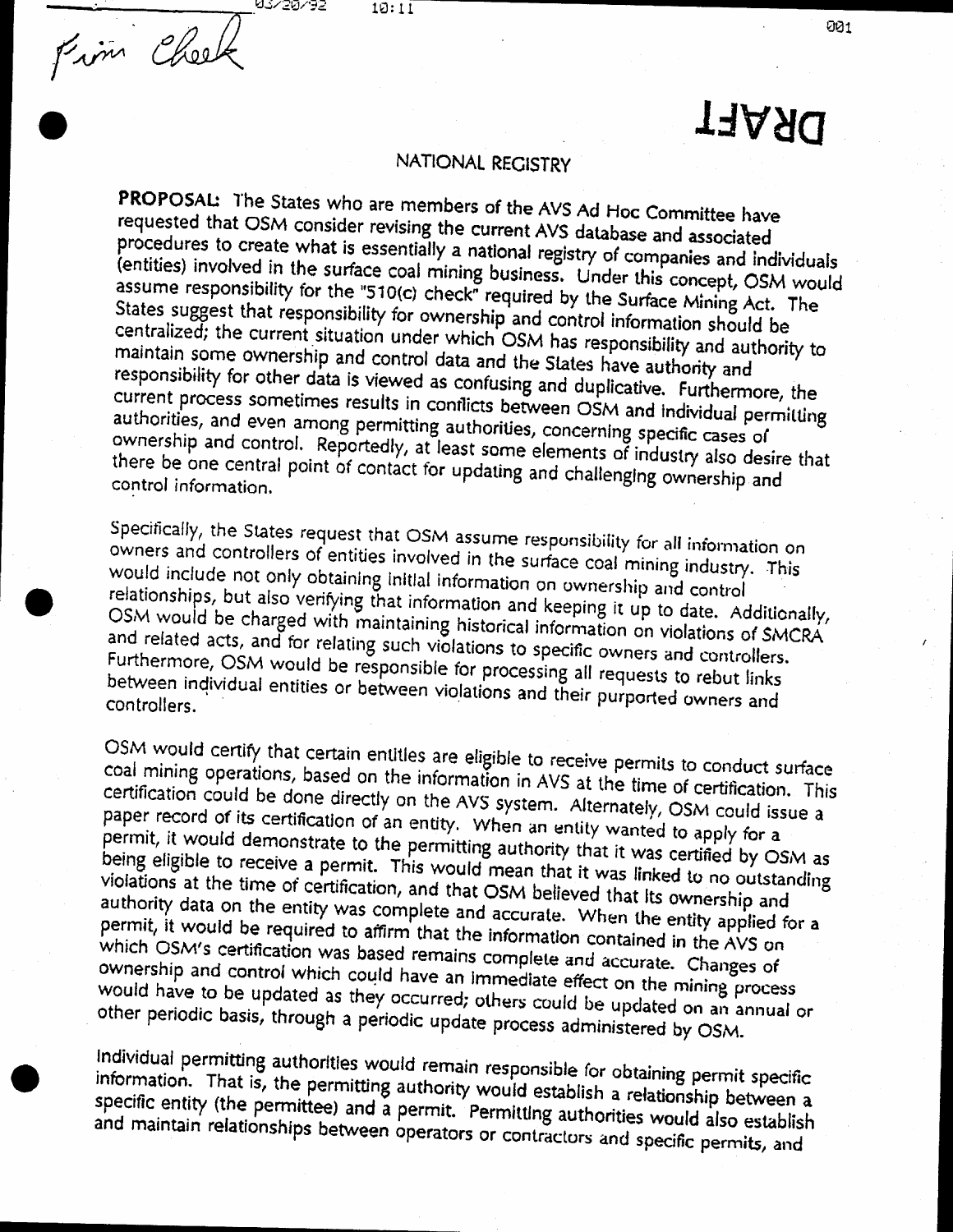would continue to check, through the regular inspection process, that the permittee, operator, and/or contractor designations remained accurate. Changes to such categories would be processed through a transfer, assignment or sale process by the permitting authority. Permitting authorities would also assist OSM in the development and verification of ownership and control data on new applicants to the system, and by conducting research in files locally available to the permitting authority, upon request from OSM.

#### IMPLICATIONS:

Staffing: While required changes to the current AVS database would be minimal, other program elements would be affected significantly. On a national basis, the total number of personnel required to maintain and verify ownership and control information would decrease, because of an economy of scale and because only one staff person would be needed to deal with a block of entities listed on the system, rather than a staff person in each State in which a particular entity did business. However, workload for OSM would increase, since it would be responsible for maintenance of considerable data currently maintained by the States. This additional expenditure could be offset, in part, by some reduction in the annual grants to the States that are used for AVS maintenance. Specific personnel needs are being developed.

Most of the data entry and maintenance could be conducted either at one central OSM office or at AVS staff in the field offices. Each field office should have at least one experienced AVS person, familiar with the ownership and control and violation data on entities operating in the office's area of responsibility. This individual should be available to industry to provide assistance in answering questions and correcting errors in the data, and, possibly, to be responsible for basic ownership and control data maintenance in the area covered by the field office.

Data Quality: Data consistency in AVS should increase under this program, since data will be entered by fewer locations than is currently the case. Consistency in evaluation of data and documentation, documentation requirements, and particularly in the analysis of rebuttals of ownership and control information should also improve. This last function would all be handled by the central OSM office.

**NOME** 

Database: The database could continue to operate with the current configuration, with access in each of the permitting authorities, on-line, to the central database. However, since the data entry activities of each permitting authority would be significantly reduced, consideration could be given to changing the system so that the permitting authorities were limited to read-only access available through dial-up capabilities. Entry of permit specific information, including violations, that would be collected by the permitting authority could be accomplished by the central OSM office. Permitting authorities could transmit the information to AVS electronically or, for States with limited permitting actions, on paper copies.

While this is a less elegant method than the current on-line process, it could represent